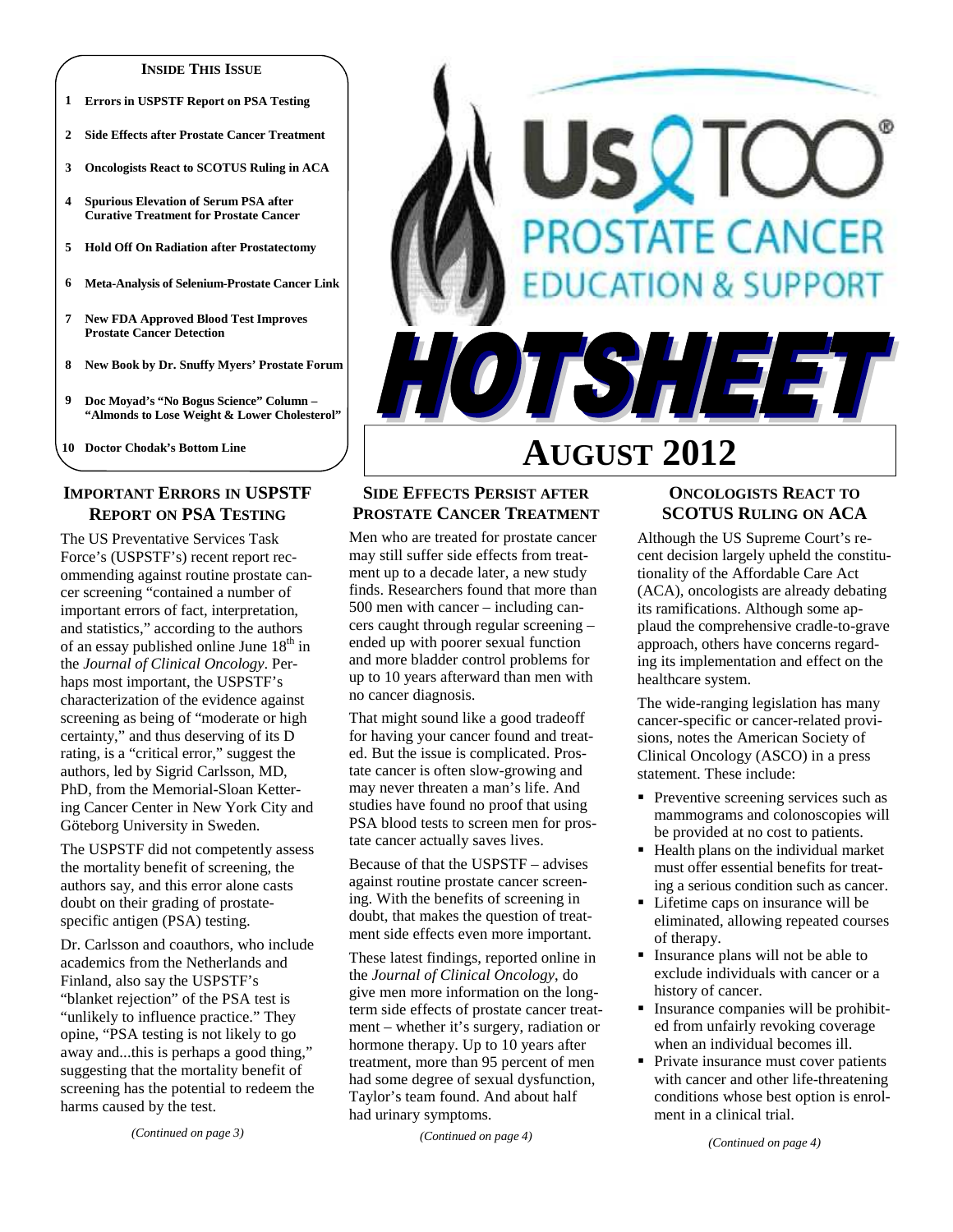# **PROSTATE CANCER HELPLINE - CALL 1-800-808-7866 OR WWW.USTOO.ORG**



# **AND PEOPLE LIKE YOU!**

ITEMS CONTAINED IN US TOO PUBLICATIONS ARE OBTAINED FROM VARIOUS NEWS SOURCES AND EDITED FOR INCLUSION. WHERE AVAILABLE, A POINT-OF-CONTACT IS PROVIDED.

REFERENCES TO PERSONS, COMPANIES, PRODUCTS OR SERVICES ARE PROVIDED FOR INFORMATION ONLY AND ARE NOT ENDORSEMENTS. READERS SHOULD CONDUCT THEIR OWN RESEARCH INTO ANY PERSON, COMPANY, PRODUCT OR SERVICE, AND CONSULT WITH THEIR LOVED ONES AND PERSONAL PHYSICIAN BEFORE DECIDING ON ANY COURSE OF ACTION.

THE INFORMATION AND OPINIONS EXPRESSED IN THIS PUBLICATION ARE NOT RECOMMENDATIONS FOR ANY MEDICAL TREATMENT, PRODUCT SER-VICE OR COURSE OF ACTION BY US TOO INTER-NATIONAL, INC., ITS OFFICERS AND DIRECTORS, OR THE EDITORS OF THIS PUBLICATION. FOR MEDI-CAL, LEGAL OR OTHER ADVICE, PLEASE CONSULT PROFESSIONAL(S) OF YOUR CHOICE.

*HOTSHEET* EDITORIAL TEAM:

JONATHAN E. MCDERMED, PHARMD JACQUELINE KONIECZKA THOMAS N. KIRK

US TOO INTERNATIONAL STAFF:

THOMAS N. KIRK, PRESIDENT AND CEO TERRI GIBBONS LIKOWSKI, CHAPTER SVCS PROG MGR, TOLL FREE PHONE #: 1-877-978-7866 JACQUELINE KONIECZKA, OFFICE MANAGER RYAN MAGUIRE, COMMUNICATIONS COORD.

#### US TOO BOARD OF DIRECTORS:

*EXECUTIVE COMMITTEE/OFFICERS* KAY LOWMASTER, MSW, LCSW, CHAIRMAN DAVID P. HOUCHENS, PHD, VICE-CHAIRMAN JACK D. SHAFF, JR., TREASURER RIDGE TAYLOR, SECRETARY

*DIRECTORS:* 

JERRY HARDY JEAN JEFFRIES HOWARD KACZMAREK DAVID M. LUBAROFF, PHD JAMES L. RIEDER DEXTER C. RUMSEY III JAMES C. HAMMACK, DDS REV. HAROLD "HAL" TEUSCHER THOMAS N. KIRK, PRESIDENT AND CEO

US TOO INTERNATIONAL, INC. IS INCORPORATED IN THE STATE OF ILLINOIS AND RECOGNIZED AS A 501(C)(3) NOT-FOR-PROFIT CHARITABLE CORPORATION

#### **DONATIONS / GIFTS TO US TOO ARE TAX DEDUCTIBLE**

5003 FAIRVIEW AVE. DOWNER'S GROVE, IL 60515 PHONE: (630) 795-1002 / FAX: (630) 795-1602

**WEBSITE: WWW.USTOO.ORG**

COPYRIGHT 2011, US TOO INTERNATIONAL, INC.

# **SPURIOUS ELEVATION OF SERUM PSA AFTER CURATIVE TREATMENT FOR PROSTATE CANCER – CLINICAL CONSE-QUENCES AND THE ROLE OF HETEROPHILIC ANTIBODIES**

Anderson CB, Pyle AL, Woodworth A, Cookson MS, Smith JA Jr, Barocas DA

#### **Prostate Cancer Prostatic Dis 15(2): 182-188, 2012**

**Background:** Various interferences can cause spurious results for common laboratory tests. Although rare, heterophilic antibodies may produce false elevations in PSA that could prompt unnecessary therapy in men previously treated for prostate cancer. The aim of this study was to determine the prevalence of small, spurious PSA elevations, and the role of heterophilic antibodies.

**Methods:** Phase I: all PSA tests drawn and measured between 27 October 2008 and 26 October 2010 at Vanderbilt University Medical Center were analyzed (N=17,133). Patients who had been treated for prostate cancer with PSA values that changed from undetectable to detectable were evaluated.

Phase II: patients with a detectable PSA ≤0.5 ng/mL measured between 24 October 2010 and 19 January 2011 were studied prospectively  $(N=1,288)$ . If any patient had a previously undetectable PSA value, their serum was tested for heterophilic antibody interference.

**Results:** Phase I: 11 men had a spuriously elevated PSA after curative treatment for prostate cancer (0.3%). Mean time to PSA elevation was 3.4±5.5 years, and mean elevation in PSA was 0.33±0.28 ng/mL. Each patient's PSA was undetectable after being repeated, and no patient went on to unnecessary treatment. Phase II: 10 men had a newly detectable PSA, 9 of whom had a history of prostate cancer. Each tested negative for interfering heterophilic antibodies

*(Continued on page 6)* 



## **HOLD OFF ON RADIATION AFTER PROSTATECTOMY**

Instead of proceeding with adjuvant radiation after radical prostatectomy, holding off and employing early salvage radiotherapy (eSRT) when necessary appeared to yield equally good biochemical recurrence (BCR)-free survival rates - and might also limit overtreatment, Italian researchers say.

The findings are from a retrospective study reported online May 16<sup>th</sup> in *European Urology*.

Dr. Alberto Briganti of San Raffaele University in Milan and colleagues reviewed data on 390 men who had adjuvant radiotherapy (aRT) and 500 who were initially managed with observation only. In that latter group, 225 experienced BCR and underwent eSRT while the PSA was 0.5 ng/mL or less.

At one year, BCR-free survival was 91.4% after aRT and 92.4% after eSRT. At five years the corresponding proportions were 78.4% and 81.4%. Results were similar when patients were stratified according to pT3 substage and surgical margin status, or when the eSRT PSA cut-off was set at 0.3 ng/mL.

The authors say about half of men with pT3 node-negative R0-R1 prostate cancer will experience a BCR. Since half do not experience BCR, the investigators point out that blanket fashion aRT leads to overtreatment and unnecessary exposure to treatment-related toxicity.

Summing up, Dr. Briganti told Reuters Health by email, "We found that timely administration of eSRT is comparable to aRT in improving five-year BCR free survival in the majority of these patients. Therefore, eSRT may not compromise cancer control but significantly reduces overtreatment and side-effects associated with aRT."

They add that prospective randomized data are needed to confirm the findings.

*Reuters Health, 27 June 2012* 

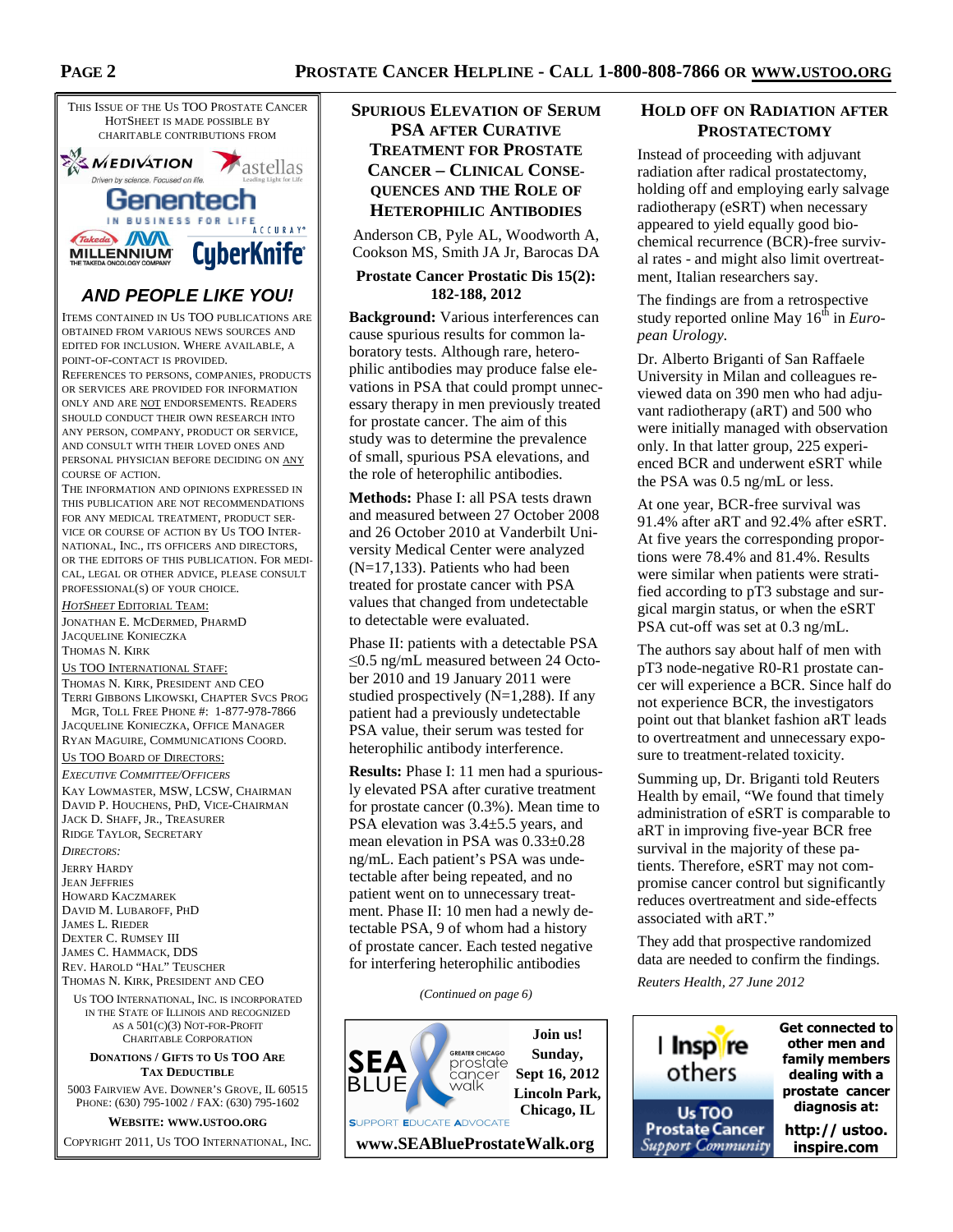### **ERRORS IN USPSTF'S RULING**

*(Continued from page 1)* 

The authors, who assert that PSA screening provides a valuable diseasespecific mortality benefit, have a prescription for repairing the testing in the US: "Our goal should...be to maximize the benefits of PSA testing and minimize its harms."

The largest active prospective trial of PSA screening is the European Randomized Study of Screening for Prostate Cancer (ERSPC), which is still ongoing. In other words, the trial has only provided interim results (9 years) and has not yet reported at its prespecified main followup time. This is highly important because it proves that the USPSTF made "definitive conclusions" based on "incomplete data," say the essay authors.

Furthermore, the authors believe that only the ERSPC and the Göteborg screening trial are of good quality.

The "best trials" available have demonstrated that screening can reduce prostate cancer death by 20% to 44%, referring to data from the ERSPC and Göteborg trials, respectively, say Dr. Carlsson and colleagues. This evidence alone, suggest the authors, challenges the USPSTF's final grade D assessment of PSA testing that "there is moderate or high certainty that this service has no net benefit or that the harms outweigh the benefits."

*(Continued on page 8)* 

# **META-ANALYSIS BACKS SELENIUM-PROSTATE CANCER LINK**

Plasma selenium concentration within a "relatively narrow" range is associated with prostate cancer risk, according to a new systematic review and meta-analysis.

"Our dose-response meta-analysis showed a decreased risk of prostate cancer over a relatively small range of plasma/serum selenium concentrations, which suggests that there is an optimal range of selenium intake and status associated with prostate cancer risk reduction," Dr. Susan J. Fairweather-Tait of Norwich Medical School in Norfolk, UK, one of the study's authors, stated.

Several studies have linked selenium status to prostate cancer risk, Dr. Fairweather-Tait and her colleagues explain, "but the dose response or beneficial range of intake or status associated with the risk reduction has not been established."

To investigate, the researchers looked at 12 studies involving 13,254 participants, including 5,007 with prostate cancer. Their non-linear dose-response metaanalysis found risk of prostate cancer decreased with increases in plasma or serum selenium up to 170 ng/mL, the authors reported online 30 May 2012 in the *American Journal of Clinical Nutrition*. Three "high-quality" studies, which looked at toenail selenium and prostate cancer risk, found risk was reduced with a concentration between 0.85 and 0.94 mcg/g.

"A plasma/serum selenium concentration of 135 ng/mL is associated with a 15% reduction in total prostate cancer risk and a 40% reduction in advanced prostate cancer risk," Dr. Fairweather-Tait told Reuters Health by email. "Further work is required to convert status measures to recommended intakes of selenium; that is the responsibility of risk assessors (e.g., the European Food Safety Authority), and risk managers who devise public health strategies."

Evidence to date suggests there is a Ushaped relationship between selenium status and cancer mortality, she added, "but further data are required on the high intake end of the curve."

Low selenium status is believed to be common in the UK and Europe, given the low concentration of the mineral in the soil. She concluded: "Selenium appears to play a role in modifying the risk of prostate cancer initiation and progression, and when further research has been carried out to clarify dose-response relationships, there may be a therapeutic role for selenium, but for now we recommend that selenium (be) provided by foods rich in selenium, not supplements."

*Reuters Health, 29 June 2012* 

# **SAVE THE DATES FOR SEPTEMBER PROSTATE CANCER AWARENESS MONTH!**





**2012 Summit to End Prostate Cancer** 

September 11-13, 2012 Washington DC Sponsored by Zero: The Project to End Prostate Cancer www.zerocancer.org



See web site for full schedule of awareness events, beer tastings and festivals nationwide

> Sponsored by Pints For Prostates www.pintsforprostates.org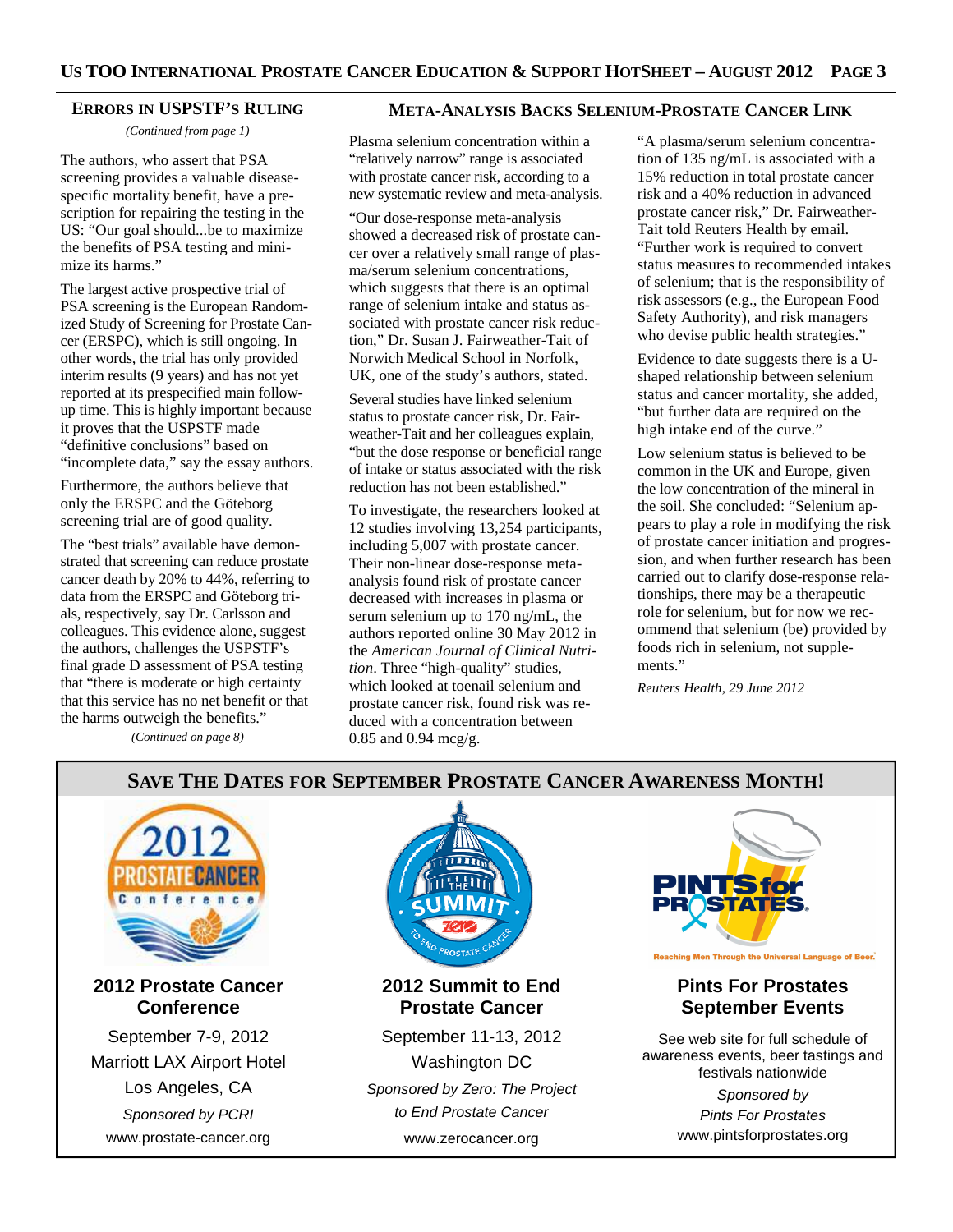#### **PERSISTENCE OF SIDE EFFECTS**

*(Continued from page 1)* 

Past studies have found such lingering side effects, too. But they have been shorter-term – following men for as far as five years. And they've left some question as to whether the sexual and urinary problems could just be a product of the aging process, rather than prostate cancer treatment, Taylor explained.

These latest findings suggest it's not simply aging that's to blame. Taylor's team had data on men who'd taken part in a large clinical trial on prostate cancer screening. The researchers were able to compare 269 men who'd had prostate cancer detected and treated after screening with 260 men who'd also been screened but remained cancer-free.

When accounting for age, overall health and other factors, men treated for cancer had worse sexual and urinary function for up to 10 years. The same pattern held up among men in the study that weren't screened for prostate cancer and did or didn't get diagnosed and treated.

That all suggests the blame lies with prostate cancer treatment, or possibly the cancer itself to some degree, according to Taylor. "The bottom line is that the (prostate cancer) group was worse off," Taylor said. And that's something men should have in mind when deciding on prostate cancer screening, she and her colleagues say.

Once prostate cancer is detected, men have another big decision. If the cancer is early-stage, they can choose to put off treatment and instead have the cancer monitored to see if it's progressing - what is called "active surveillance." (AS). Or they can go for treatment, with surgery being the usual option for earlier cancer.

"We like to tell men to think of it as one big question," and not consider screening in isolation, Taylor explained. Men should realize that if an early cancer is caught, they'll have to decide on treatment, she said. AS, by definition, is not treatment – but it does mean regular PSA blood tests and periodic biopsies.

She suggested men "get educated" about prostate cancer and make a screening decision based on a careful discussion with their doctors.

*Reuters Health, 27 June 2012* 

## **REACTION TO SUPREME COURT RULING ON ACA**

*(Continued from page 1)* 

The influential American Cancer Society (ACS) applauded the judicial ruling. "The ruling is a victory for people with cancer and their families nationwide, who for decades have been denied health coverage, charged far more than they can afford for lifesaving care and forced to spend their life savings on necessary treatment, simply because they have a pre-existing condition," stated John R Seffrin, PhD, chief executive officer of the ACS and its Action Network (ACS CAN), in a press statement.

However, Medscape Medical News found a mixed reaction among a couple of medical oncologists who were asked for comment.

"My general impression is that this is great news for most cancer patients and for our entire healthcare system. It is, in fact, long overdue," stated Gary H. Lyman, MD, MPH. He is professor of medicine and director of the Comparative Effectiveness and Outcomes Research program at Duke University Cancer Institute, Durham, NC.

Dr. Lyman also said that although the ACA is far from perfect, it contains many features that will protect current and future patients from the inequities in our healthcare system. "Many of the benefits are yet to be realized but hold great promise for all of us and the next generation of Americans," he added.

However, another clinician expressed serious concerns regarding the manner in which ACA will be implemented.

"Healthcare is a precious and valuable commodity: each person has to take responsibility at a high level to ensure that they and their families have it, just like housing and food. The government can and should provide basic care for those unable to pay, but there are major limits to what we can ask government to do and pay for," stated Nicholas J. Vogelzang, MD, from the Comprehensive Cancer Centers of Nevada in Las Vegas, noting that the suggested cradle-to-grave type of coverage will bankrupt our country, as he says it is doing in Spain and Greece.

Refocusing healthcare aims on disease prevention, which is also an ACA premise, may be key. "We need an under-

standing that good health is earned to a large extent through healthy living that includes diet control, avoiding toxins, exercising, and having regular checkups," Dr. Vogelzang stated, adding that smoking, for example, should be banned.

Although the ACS is concerned that ACA may limit expansion of quality coverage only to some of the most vulnerable citizens, some oncologists and patients worry about the effect of allinclusive health insurance. "We hope that ultimately, the decision will ensure access to quality health coverage through Medicaid for all low-income and disabled Americans with cancer or at risk for cancer. For many hardworking Americans who have lost their health insurance because they are too ill to work or who have exhausted their savings, Medicaid coverage will provide critical access to proven preventive services and lifesaving treatments," Dr. Seffrin said.

However, allowing more patients into the system may lead to serious financial and health-related costs, suggested Dr. Vogelzang. "My experience is that such patients are already neglecting their health (for any number of reasons, many of which are not related to cost). Therefore, they often have advanced and neglected cancer, and their entry into the 'system' will initially cause a major cost burden that will hopefully drop in the long term," Dr. Vogelzang said.

"Many of my current patients are very worried that they will see longer wait times, less access to their oncologists, more drug shortages, and more restrictions on the newest most expensive drugs," he added.

*Medscape Medical News, 29 June 2012* 

**Want to learn more about local prostate cancer support group activities? Read the**

CHAPTER NEWS!

**at www.ustoo.org!**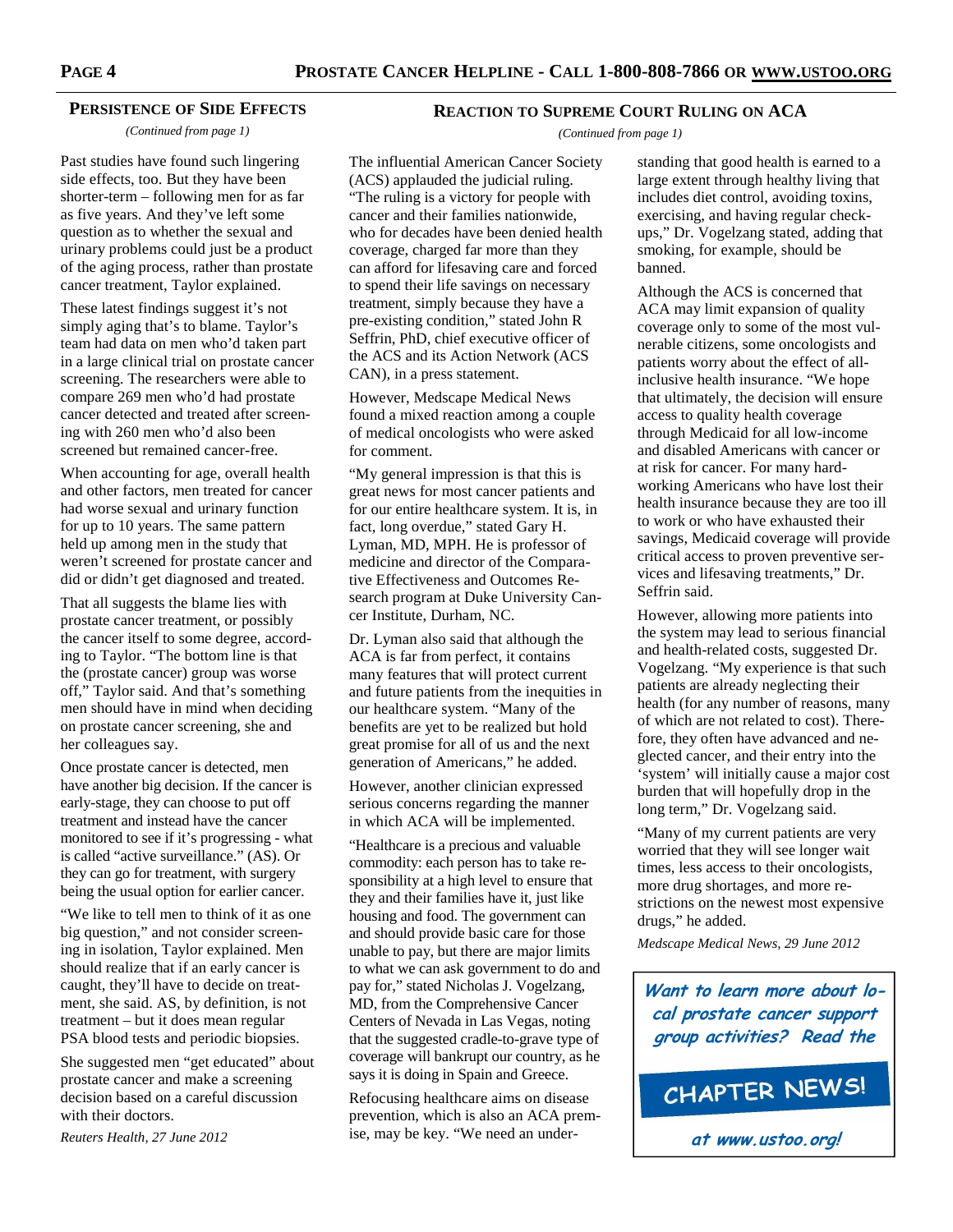# **FDA APPROVES BECKMAN COULTER'S NEW BLOOD TEST TO IMPROVE PROSTATE CANCER DETECTION**

Beckman Coulter, Inc., the leader in prostate cancer diagnostics, announces Premarket Approval (PMA) from the US FDA for the Prostate Health Index (phi), a simple, non-invasive blood test that is 2.5-times more specific in detecting prostate cancer than PSA (prostatespecific antigen) in patients with PSA values in the 4-10 ng/mL range and is proven to reduce the number of prostate biopsies.

Beckman Coulter's new test provides an answer to the current PSA testing controversy, where prostate cancer screening to save lives has been weighed against over-diagnosis and overtreatment. Last month, the US Preventive Services Task Force (USPSTF) issued a statement indicating the need for "a better test and better treatment options."

"Prostate Health Index is a better test because it provides more accurate information physicians and patients need for better decision-making," said William Catalona, MD, director of the Clinical Prostate Cancer Program at Northwestern University in Chicago and founder of the Urological Research Foundation. "Now, patients and physicians wondering what to do with an elevated PSA test result in the 4-10 ng/mL range have a new, non-invasive option. This represents an advance in the science of prostate cancer management."

The phi test is indicated for use in men with a PSA in the range of 4-10 ng/mL. Typically, US physicians recommend that men with a PSA in that range consider a prostate biopsy, however, an elevated PSA may be due to benign conditions other than cancer, which can lead to unnecessary biopsies. Prostate Health Index helps physicians distinguish prostate cancer from benign conditions. The results of phi's multi-center clinical study showed a 31 percent reduction in unnecessary biopsies.

Kevin Slawin, MD, phi researcher and founder of the Vanguard Urologic Institute and the Texas Prostate Center at Memorial Hermann-Texas Medical

*(Continued on page 6)* 

# **PROSTATEFORUM**

### **DEBUT OF DOCTOR SNUFFY MYERS' NEW BOOK**

#### **Prostate Cancer & Diet**

The *Prostate Forum* family is delighted to announce the publication of *The New Prostate Cancer Nutrition Book*. A revamped and expanded version of the popular *Eating Your Way To Better Health*, offers an easily adoptable healthy living plan that will help:

- Slow the rate at which prostate cancer grows in current patients
- Prevent prostate cancer from occurring in men who haven't been diagnosed
- Prevent heart disease
- Prevent high blood pressure
- Prevent diabetes
- Prevent Alzheimer's disease and
- Prevent colon cancer.

The comprehensive opening segments of *The New Prostate Cancer Nutrition Guide* cover the basics of Dr. Myers's **anti-prostate cancer diet** as well as the ABCs of stocking and running a healthy kitchen. The recipes that followed prostate-healthy diet principles with his wife and sister-in-law's Mediterranean family traditions and the haute California cuisine techniques his daughter learned over the last two decades in restaurants and catering companies of San Francisco and Napa Valley.

Together we're better

Us TOO **Prostate Cancer** Support Community

As an integral component of **Dr. Myers's prostate cancer growth arrest program**, *The New Prostate Cancer Nutrition Book* is a mustread for any man whether he's interested in prevention, has just been diagnosed, or is facing recurrent or even advanced disease.

## **In addition to hundreds of recipes you'll find info on:**

- Taking Ownership of Your Health
- Evidence-Based Nutrition
- **Customizing Diet**
- Salt
- **Antioxidants**
- Omega-3 Fatty Acids
- Grilling Meat
- Science Behind The Med Diet
- **Exercise**
- What You Should Eat
- Cooking 101
- **Traditional Soy Products**

To read the opening chapters, or order your own copy, go to <http://www.prostateforum.com>.

# **US TOO WANTS TO ANSWER YOUR QUESTIONS!**

Dr. Myers would love to provide direct answers to questions posed by Us TOO members. Instead of printing questions answered in the *Prostate Forum*, we'd rather provide readers who subscribe to both publications with fresh content. Questions about imaging, active surveillance, and biochemical relapse would be particularly appreciated right now.

If you have questions, please send them to <Jackie@ustoo.org> or call the Helpline at 800-808-7866.

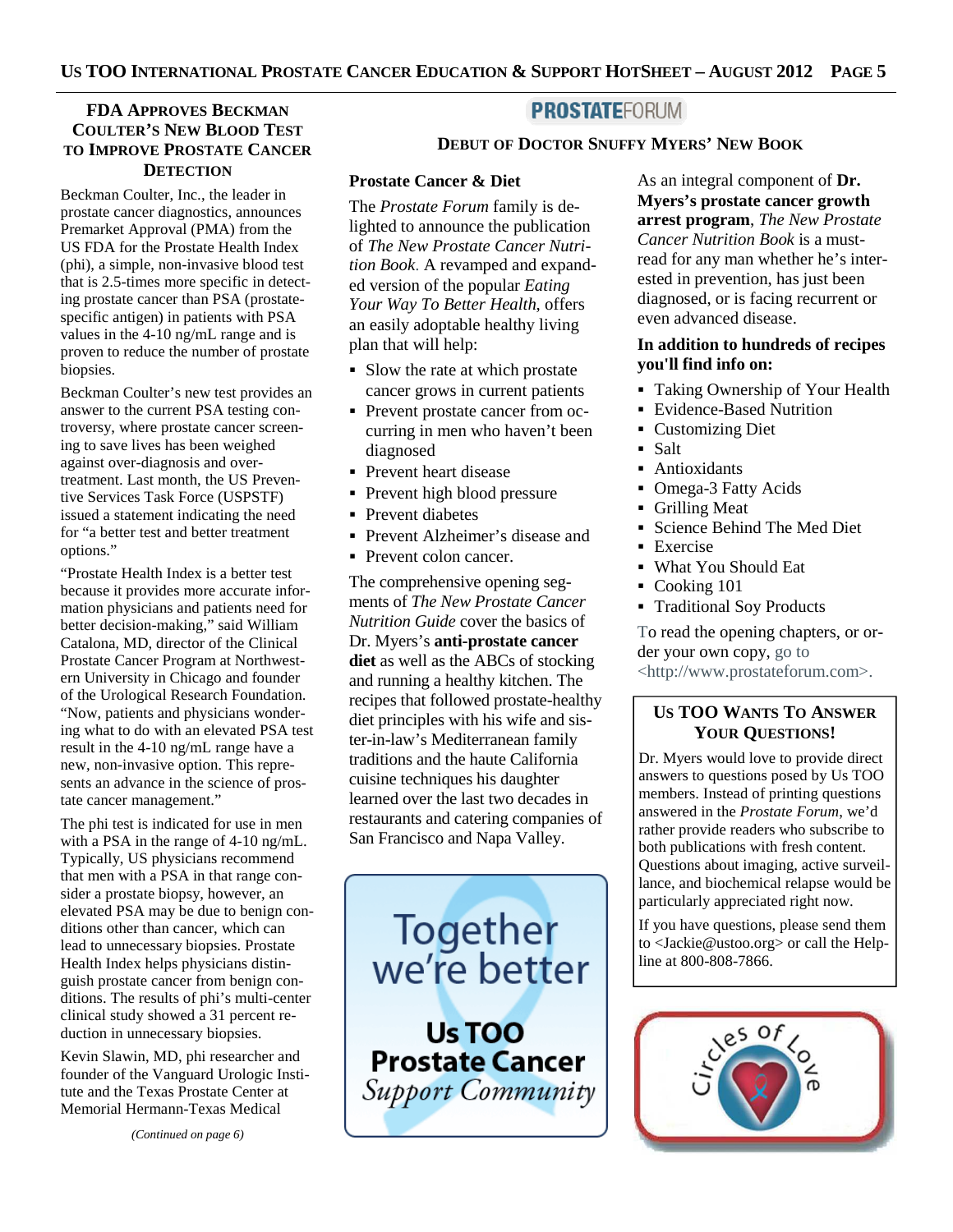# **DOC MOYAD'S WHAT WORKS & WHAT IS WORTHLESS COLUMN, ALSO KNOWN AS "NO BOGUS SCIENCE" COLUMN**

# **"Almonds to lose weight & lower cholesterol!? You must be nuts!"**

Mark A. Moyad, MD, MPH

University of Michigan Medical Center, Department of Urology

**Editors' note**: Us TOO has invited certain physicians and others to provide information and commentary for the *HotSheet* to enrich its content to empower the reader. This column contains the opinions and thoughts of its author and is not necessarily those of Us TOO International.

**Bottom Line:** Nuts, including almonds have multiple health benefits including making you feel more full and helping you to lose weight!

There are several questions you are probably pondering at the moment. For example, "how many times has Dr Moyad written a column in the Us TOO newsletter as a volunteer?" The answer is only 61 TIMES. Yikes! You must be thinking I am a little nuts! Well, speaking of nuts (how about that smooth as peanut butter segue) let me tell you about the latest study in a nutshell.

What happens when you take 123 overweight and obese individuals and you randomly assign them to eat an almond enriched diet or a nut free diet for 18 freakin months?! Well, this study was recently completed in the US and published in a major medical journal<sup>1</sup> but there is a catch! Women were instructed to consume 1200-1500 kcal per day and men consumed 1500-1800 kcal per day during this time. So, consuming fewer calories was critical to getting good re-

# **US TOO SEEKS BOARD MEMBER APPLICATIONS**

Us TOO International, is seeking qualified individuals to serve on its Board of Directors. Members have been diagnosed with prostate cancer, are a member of such a man's family or significant other, or any person involved in or interested in support or treatment of such patients. Other qualifications include familiarity with an Us TOO chapter, ability to think globally, skills or experience deemed beneficial to the work of Us TOO and commitment to Us TOO's purpose and mission.

#### See details at

www.ustoo.org/SeekBoardMembers.asp. Send letters of nomination with a vita or resume to Thomas Kirk, President and CEO, Us TOO International, 5003 Fairview Avenue, Downers Grove, IL 60515 or e-mail tom@ustoo.org.

sults. Still, the almond group was also instructed to eat 56 almonds per day (every day) as part of this caloric total and for those of you wanting to know… after a few months they were given flavored and even roasted almonds to break up the boredom and improve compliance.

At the end of the study both groups lost over 10 pounds on average (less so from month 6 to 18 because people get bored with diets just like they do with reality television shows), and there was no difference between the almond and the no nutconsuming group. However, more positive cholesterol changes occurred in the almond group including a larger reduction in total cholesterol and triglycerides.

Look I love almonds because they are really high in fiber  $\left(\frac{1}{2}\right)$  grams a day in this study), have no sodium or cholesterol, and are loaded with protein (~12 grams a day in this study), potassium and unsaturated fat (especially monounsaturated)! Just keep in mind that all types of nuts provide some health benefit. In fact, a recent study found that consuming pistachio nuts might actually improve male sexual function! By the way, in case you were wondering who helped fund this latest research on almonds I reviewed in this issue of the newsletter it was the Almond Board of California (what did you expect...the cashew or peanut board??). Now, I wonder who supported that pistachio study? "Hard to tell who initially erected that study!" I apologize...global warming has my mind messed up, and I seem more willing than ever before to go for the really cheap and politically incorrect male sexual jokes lately (similar to what I use to do when I was an 18-year old in high school). Where is my air conditioner or rotating ceiling fan when you need it!? It is so hot in Michigan I am roasting like a Chicken at a KFC restaurant!

#### Reference

1. Foster GD, Shantz KL, Vander Veur SS, et al. Am J Clin Nutr 27 June 2012 (Epub ahead of print)

#### **PROSTATE HEALTH INDEX**

*(Continued from page 5)* 

Center added, "Now, with FDA approval in the US, phi can help physicians discriminate between prostate cancer and benign disease while reducing the number of negative prostate biopsies."

Separately, results from a recent health economic study of phi in the US suggests the test may help reduce costs associated with prostate cancer detection.<sup>1</sup>

"The Prostate Health Index is the result of years of collaboration with some of the world's leading prostate cancer researchers and medical institutions who have studied the scientific, clinical and economic benefits of phi," explained John Blackwood, VP of Product Management, Beckman Coulter Diagnostics.

Available from Beckman Coulter in Europe since 2010, phi will be available in the US in the third quarter of 2012 for use on the company's Access 2 and UniCel DxI immunoassay systems.

#### Reference:

1. Nichol MB, Wu J, Huang J, et al. *BJU Int* 11 November 2011 [Epub]

*PRNewswire, 26 June2012* 

#### **SPURIOUSLY ELEVATED PSA**

*(Continued from page 2)* 

when their PSA test was repeated with a heterophilic antibody-blocking reagent.

**Conclusions:** In a large cohort, we estimate the prevalence of spuriously elevated PSA values in our population to be 0.3%. No patient with a prostate cancer history was subjected to unnecessary diagnostic evaluation or treatment. On prospective evaluation of PSA conversion to low detectable levels, no patient had evidence of interfering heterophilic antibodies. When using PSA for posttreatment surveillance, it is crucial to confirm all concerning values and consider the presence of a spurious elevation in PSA if the value does not correlate with the clinical scenario.

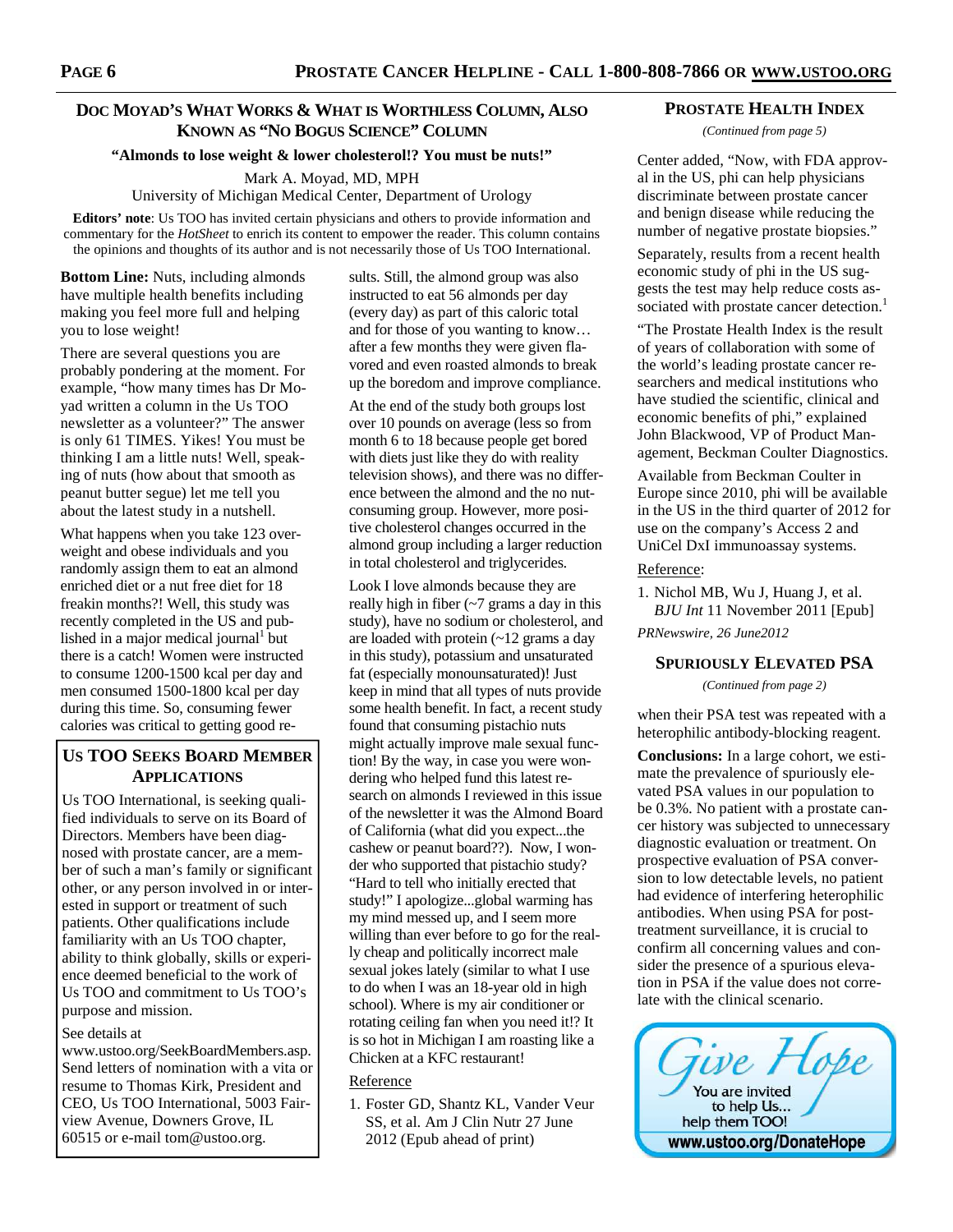## **DOCTOR CHODAK'S BOTTOM LINE** *(Ref Key: article #, page #, column #)*

#### **Editor: www.prostatevideos.com**

*Editors' note*: Us TOO has invited certain physicians and others to provide information and commentary for the *HotSheet* to enrich its content to empower the reader. This column contains the opinions and thoughts of its author and is not necessarily those of Us TOO International.

**a1p1c1** Here we go again – another article that discusses the screening controversy! This time the authors condemn the analysis by the US Task force. Unfortunately, they have produced a biased analysis. Let's analyze their critique. First they condemn the Task Force report because it was based on the 9-year results from the European screening, which is still ongoing stating they made definitive conclusions based on "incomplete data." The Task force was making its recommendation based on the data that currently existed and not on future data that may lead to different conclusions. Should new data appear that would alter their conclusion, then the expectation is that the conclusions will change. BUT, until that occurs, the analysis reflects what we know and do not know TODAY.

They also ignore the problems with many of the trials from the European report, which is not one study but actually many studies with different design and of them only two showed a benefit. This problem cannot be ignored but it does make the entire analysis more challenging. The authors also are critical of using overall mortality rather than prostate cancer mortality. At the end of the day, helping some men avoid dying of prostate cancer so they can die of another disease with little change in their live span isn't really offering a major advantage unless we get to a point where choosing one cause of death over another is worth the high cost in dollars and alterations in a man's quality of life.

As for their solutions including avoiding testing men with little to gain, not treating low risk cancers immediately and referring men to high volume treatment centers to improve outcomes, that might work in Sweden and Finland but it WILL NOT work in the US. Few men and their significant others can live with a diagnosis of cancer without getting therapy, way too many doctors who order the test will continue to do so even in the wrong patients and the business of medicine will keep doctors treating many patients who do not need it and not referring their patients to "centers of excellence."

**THE BOTTOM LINE:** Lost again in this discussion is what the USPSTF report says and does not say. It says that the benefit of screening is very small and may be outweighed by the harms. Although it recommends against routine screening, it says nothing about an individual man learning the pros and cons and then deciding for himself if testing is appropriate. Critical to this process is much better information so each man can make an informed choice.

**a2p1c2** A perfect example of the unappreciated harms of treating this disease is discussed in the article about long-term side effects, something probably few men are told when counseled about treatment. This study found that the quality of life ten years after therapy is significantly worse in men who get radical prostatectomy (RP) or radiation therapy (RT) compared to no treatment. This report is one of the few to analyze results at ten years and it found nearly all the men in the study had some degree of sexual dysfunction and many had urinary problems. One wonders how many prostate cancer patients have been informed about the long-term effects and whether knowing them would impact on what they decided to do. Maybe the only solution as has been discussed before in my column, is to require EVERY man to receive a standardized educational video that describes the pros and cons of each treatment rather than rely on doctors to provide this information. Without adequate information, how can men decide which treatment is best.

**THE BOTTOM LINE:** RP and RT have adverse effects on men even when evaluated at ten years after therapy. All newly diagnosed men need to know more about the various treatments before choosing one.

**a3p1c3** The pros and cons of the ACA are discussed briefly in this month's *HotSheet*. As a clinician who saw too many patients unable to afford health insurance, I personally believe that this bill will do more good than harm for the country. Too many people who get ill either can't get coverage or are rated up when they change jobs and cannot af-

ford to pay for it. Cost is clearly a concern; however, our current system has considerable waste built into it. It is highly likely that improvements and modifications will be made over time.

**THE BOTTOM LINE:** The ACA will benefit many people in the US but modifications will be needed to address the cost issue and find ways to discourage unhealthy behaviors that lead to many avoidable diseases.

**a4p2c2** The article by Anderson and co -workers alerts patients to a potential problem with their PSA test results. Heterophilic antibodies normally are present in many adults and sometimes can react with the reagents used to measure PSA. This can lead to an abnormal result that is not caused by cancer. In this study, about 0.3% of the men with an elevated PSA after curative therapy were found to have a false elevation. This finding has obvious implications for men with this disease. They should be aware of this possibility and not rush to initiate treatment without first confirming that the PSA result is persistent and increasing, otherwise they could end up receiving unnecessary treatment. If it is suspected, alerting the lab performing the PSA test may enable some precautions to be made when the test is repeated.

**THE BOTTOM LINE:** False PSA elevations due to heterophilic antibodies occur in some men which could lead to unnecessary treatment so repeating an abnormal value before treatment should be encouraged.

**a5p2c3** An unresolved question is whether some men benefit from delayed RT following RP. The article by Briganti, et al addresses this question in a retrospective study of almost 900 men. They found that waiting until a biochemical recurrence (BCR) occurred resulted in a similar BCR rate at 5 years compared to men receiving immediate RT. This is an important question because many men who receive post-RP RT would not have developed a recurrence. This means their RT was unnecessary. The problems with this report,

*(Continued on page 8)*